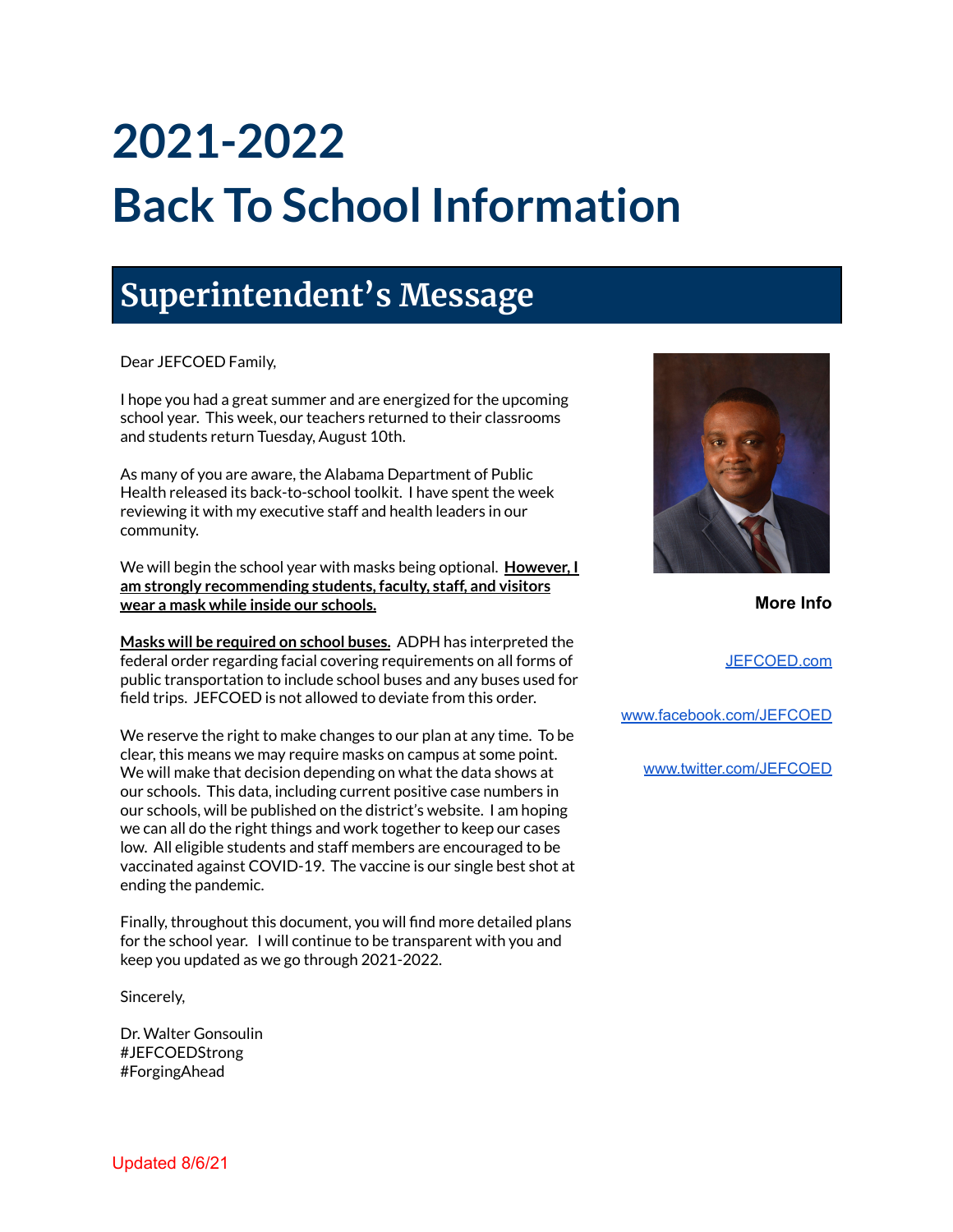

## **Wellness**

#### **Masks/Facial Coverings**

- **Recommended** but optional for all students, staff, and visitors on campus.
- **Required** for all passengers and drivers when riding a school bus. ADPH has interpreted the federal order regarding facial covering requirements on all forms of public transportation to include school buses and any buses used for field trips. JEFCOED is not allowed to deviate from this order.

#### **Social Distancing**

- Teachers, staff, students, and visitors should keep a social distance of at least 6 feet in all areas of the school when possible.
- Students and staff will respect personal space in all school areas and activities.
- Visitors will be allowed on a pre-approved basis for scheduled activities that make allowances for respect of personal space.

#### **Vaccinations**

● All eligible students and staff members are encouraged to be vaccinated against COVID-19.

#### **Cleaning and Hygiene**

- All school areas will be cleaned and disinfected daily.
- Cleaning schedules will be adjusted to clean and disinfect common areas on a more frequent basis.
- Handwashing and respiratory etiquette will be reinforced daily with students and staff.

#### **If You are Sick**

- Students, teachers, and staff who have symptoms of infectious illness should stay home and be referred to their health care provider for testing and care.
- Stay home for 10 days following the onset of symptoms or a positive Covid-19 test result.
- Individuals must be 24 hours without fever or fever-reducing medications, and experience symptoms improving before returning to school.

#### **Close Contacts Remaining On Campus**

- "Close contact" is defined as someone who was within 6 feet of an infected person for a cumulative total of 15 minutes or more over a 24-hour period within 2 days of that person developing symptoms or testing positive if asymptomatic.
- In many cases, close contacts will be required to remain off campus for 14 days. However, there are certain criteria where students may remain on campus.
- Click here to learn more about when close [contacts](https://drive.google.com/file/d/1BQpaZfrn5nCziAtwoQiIT-StdDcZMKVa/view?usp=sharing) are allowed to remain in school.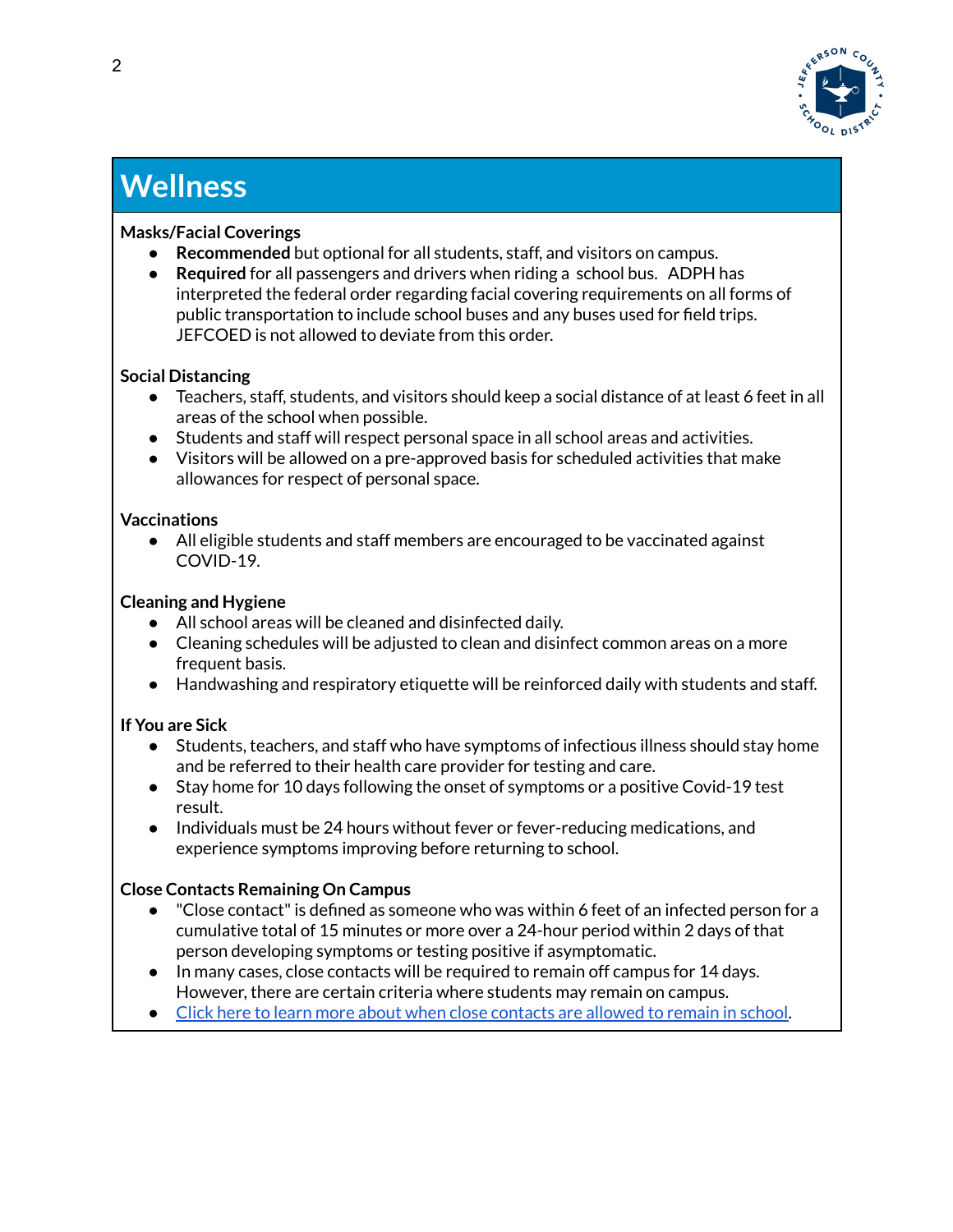

# **Instructional Options**

#### **Traditional**

- On-campus learning
- Five days a week following the JEFCOED calendar
- JEFCOED Teachers

#### **Virtual School**

- Jefferson County Virtual Academy of Learning (JCVAL)
- Considered an alternative for students seeking a non-traditional pathway for their K-12 education
- 100% of instruction takes place online.
- Classes taught by virtual school teachers employed by Edmentum, an outside vendor.
- JCVAL is different from "Remote Learning" that took place in 2020-2021.
- Should be considered a long-term option; students may choose to attend JCVAL by semester.
- Students will have to meet all criteria and requirements for acceptance in JCVAL.
- **JCVAL application's deadline was August 1st. No additional applications are being considered for the fall semester.**
- A second application window will be created for the second semester. Notification will be communicated to all parents once the application window opens.

### **Devices and Technology**

- All students in all grades will be provided a Chromebook.
- Devices will be checked out to students at the beginning of the school year.
- Schoology will be used to facilitate technology engagement in the traditional school model including instructional support, communication, and collaboration with students and parents.
- JCVAL Students that are zoned to attend a Jefferson County School will be provided with a device for checkout.